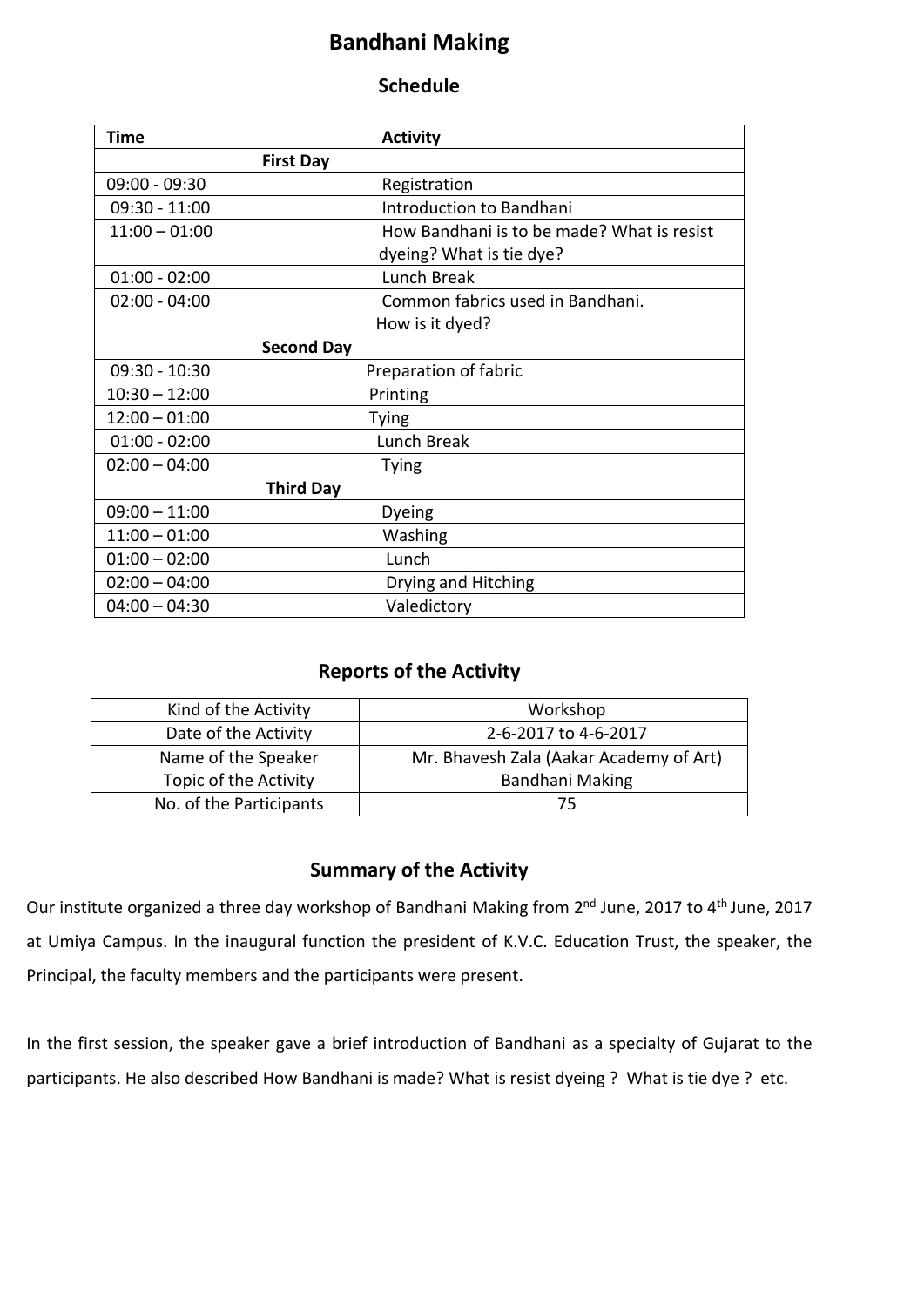In the next session, he explained the common fabrics used for Bandhani that is cotton, silk, wool and malmal. He even described how is it dyed? Next day, the speaker demonstrated the practical work. He discussed all the steps. In the first step he discussed about the preparation of the fabric. In the second step he discussed about the printing. In the next step, he showed the tips of tying Bandhani. In the thumb and forefinger of the right hand lead the thread while the left hand thumb presses the material together. Students had also practically done this work.

In the last day, the speaker gave the knowledge of Dyeing. After tying is completed, the cloth is washed in a hot water solution to clear the cloth. Then for the process of dyeing, the fabric immersed in the dye-solution. After dyeing the cloth is washed gently with soft water to remove any extra dye or impurities. Then, the cloth is left to dry for several hours before it is ready to be sold. The tied cloth is stored without removing the ties. Thus, the speaker demonstrated all the steps.

In the concluding session, the speaker enlightened the participants with interactive session. The participants also got the practical knowledge of how to make Bandhani, which will be helpful to them to establish Small Scale Business in future.